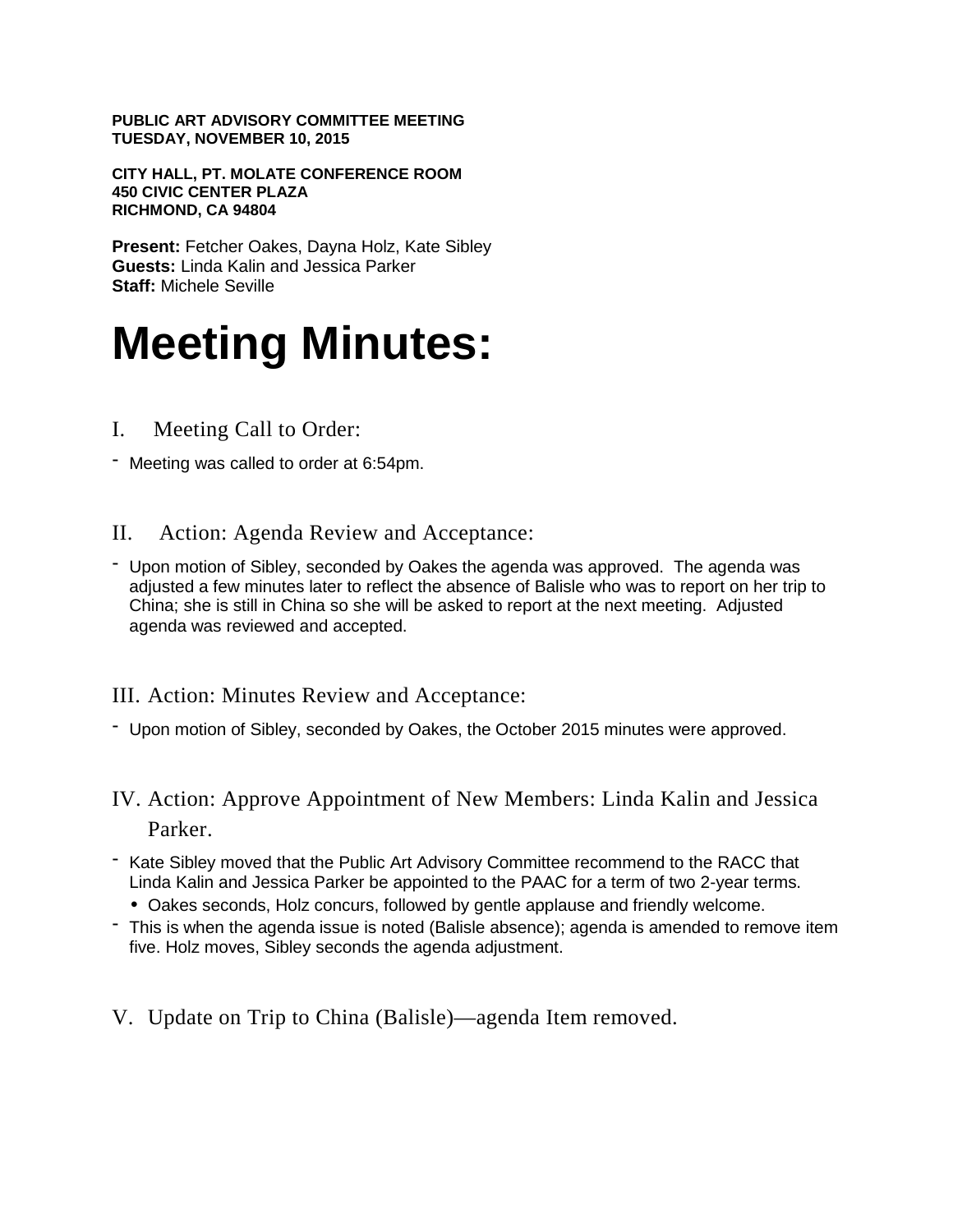### VI. Review Plans for 2016 (all)

- Seville noted that although we do not have a formal strategic plan, the PAAC should still discuss and agree upon goals and priority projects for 2016. The 2016 goals are as follows:
- 1. Complete Inventory
- Oakes and Holz are determined and willing to prioritize this photography documentation project. Together, they plan to look at historic projects and funding resources and additionally evaluate the various stages of completion. Oakes anticipates exciting art "surprises" around the city and is looking forward to discovery in this project.
- 2. Policy and Procedure Update:
- Holz and Sibley spoke on this topic; there is documentation work to be accomplished around how artists get recruited and the application process for example.
- 3. Shipyard Stories
- Holz brought this steel panel, Marina-based project up for discussion; lots of questions from the new committee members about who owns the work and whether this is a demolition project or a restoration project.
- 4. Policy Amendment for City Council
- Seville brought up the idea of advocating for an ordinance or 1% tax on Richmond developers to be allocated to Public Art projects in the city. Parker thinks this an economically progressive idea; Sibley raised the concern of a recent lawsuit filed in Oakland because developers in the city rejected the tax inclusion. She mentioned that this ordinance could pass potentially, with a provisor that would be subjected to the outcome from the lawsuit in Oakland.
- 5. Bay Trail Public Art Collaboration
- Seville met with professional, motivated public art mover/shaker Lance Fong who is investigating the idea of building art partnerships between Redwood City and Richmond. There is discussion going on about how to build art along the Bay Trails, or perhaps even restore and "re-home" public art in the same area. Donna Grayson, local historian might have a lead on the individuals we need to connect with to implement art features along the Bay Trail.
- 6. Public Art on Greenway; Unity Park
- Part of this public art project involves identifying and communicating about what art is, and where are the engaging places we might find public art expressions; sending out a call to artists on this project; on November 19th the Art Commission will review 28 project proposals.

## VII. Staff Report (Seville)

- All grates have been resurfaced; all of the metal around the fountain; Carl Rikely was recommended to help renovate.
- Fountain is currently turned off, but committee recommends that the water be turned back on with accompanying signage indicating that the water is recycled.
- Seville also reported on the Port permit.